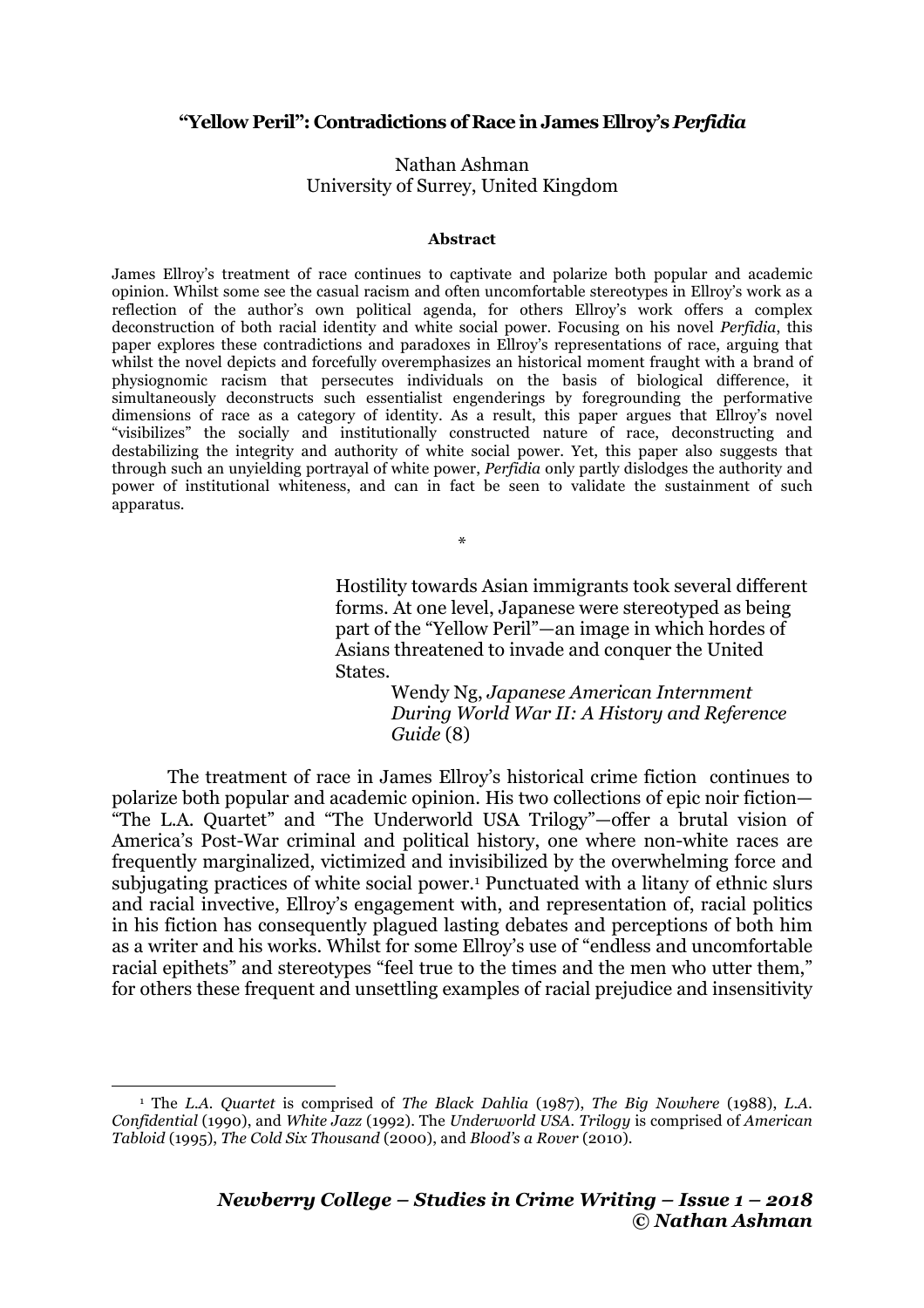can be seen as a straight reflection of the writer's own skewed racial politics (Lehane).2

Such deliberation over Ellroy's uncomfortable representation of minority groups has tended to overshadow many examinations and critical discussions of his work. For instance, in her review of one of Ellroy's early detective novels *The Big Nowhere* (1988), Sarah Schulman draws focus on what she describes as the "unusual quantity of derogatory descriptives that chiefly constitute the characters' vocabularies" within the novel. Whilst she concedes that Ellroy may be attempting to "expose" and deconstruct institutionalized "police bigotry," she argues that such an unrelenting pejorative representation of "blacks, Mexicans and Jews" serves to propagate rather than critique entrenched derogatory stereotypes. Schulman contends that if Ellroy wanted to be "true to the history of the 1950's," then his novel should have "produced black characters who have other social roles besides drug dealing, drug using and jazz playing" and "Jewish characters who had other traits besides being two faced and corrupt." Such accusations of an offensive lack of variety and nuance to Ellroy's representation of non-white characters have been leveled at his work on number of occasions. Perhaps the most scathing instance of such a critique comes from Mike Davis, who has frequently attacked Ellroy for what he perceives as the overtly racist, homophobic, and anti-Semitic agenda energizing his work. Beyond criticizing Ellroy's fiction for "extinguishing the tensions" of the noir genre through its "forensic banality" and excessive portrayal of "perversity" and "gore" (Davis 45), Davis has also notoriously attacked Ellroy's political and authorial integrity, describing him as a "racist," a "fascist," and a "fraud" (qtd. in Frommer 39).

To some extent Davis can be forgiven for expressing these misgivings about Ellroy's work and views, particularly considering the outrageous and controversially contrarian persona that Ellroy has cultivated in interviews and public appearances. Ellroy is the self-proclaimed "white knight of the far right," and it is arguably his outlandish and uncompromisingly contentious "demon dog" persona rather than his fiction that has made him such a divisive figure in academic discourse. Frequently profane and unbridled by political correctness, Ellroy's public appearances are regularly punctuated by a barrage of racial invective, casual homophobia, and spouts of wild dog barking, creating a profound tension between his brash and unpredictable public identity and the considered meticulousness of his art.3 As Steven Powell suggests, Ellroy's "manic behavior" and unapologetic espousal of "outrageous right wing views," often seem to problematize and "contradict his reputation as an acclaimed historical novelist," making it difficult for critics to "distinguish James Ellroy the man" from his self-styled "Demon Dog persona" (2).

Yet Ellroy seems to revel in the controversy generated by his provocative views and is unapologetic about representations of race within his novels. As he tells Walter Kirn in an interview for TheLipTV, "race shit sells" (Ellroy, "Real"). Despite such comments, in fairness to Ellroy there does seem a certain level of self-awareness and deliberate showmanship to his contentious engagement with issues such as race,

<u> 1989 - Johann Stein, fransk politik (d. 1989)</u>

<sup>2</sup> Outside of discussions concerning Ellroy's location within the hardboiled tradition of L.A. crime fiction, much of the criticism surrounding his work to date has tended to focus on his engagement with identity politics (race, gender, sexuality, class). For a comprehensive overview of Ellroy's life and works, see Steven Powell's *James Ellroy: Demon Dog of Crime Fiction* (Basingstoke: Palgrave, 2016) and Jim Mancall's *James Ellroy: A Companion to Mystery Fiction* (Jefferson, NC: McFarland, 2014).

<sup>3</sup> When giving public readings, Ellroy usually begins with variations on the following introduction: "Good evening peepers, prowlers, pederasts, panty-sniffers, punks and pimps. I'm James Ellroy, the demon dog, the foul owl with the death growl, the white knight of the far right, and the slick trick with the donkey dick."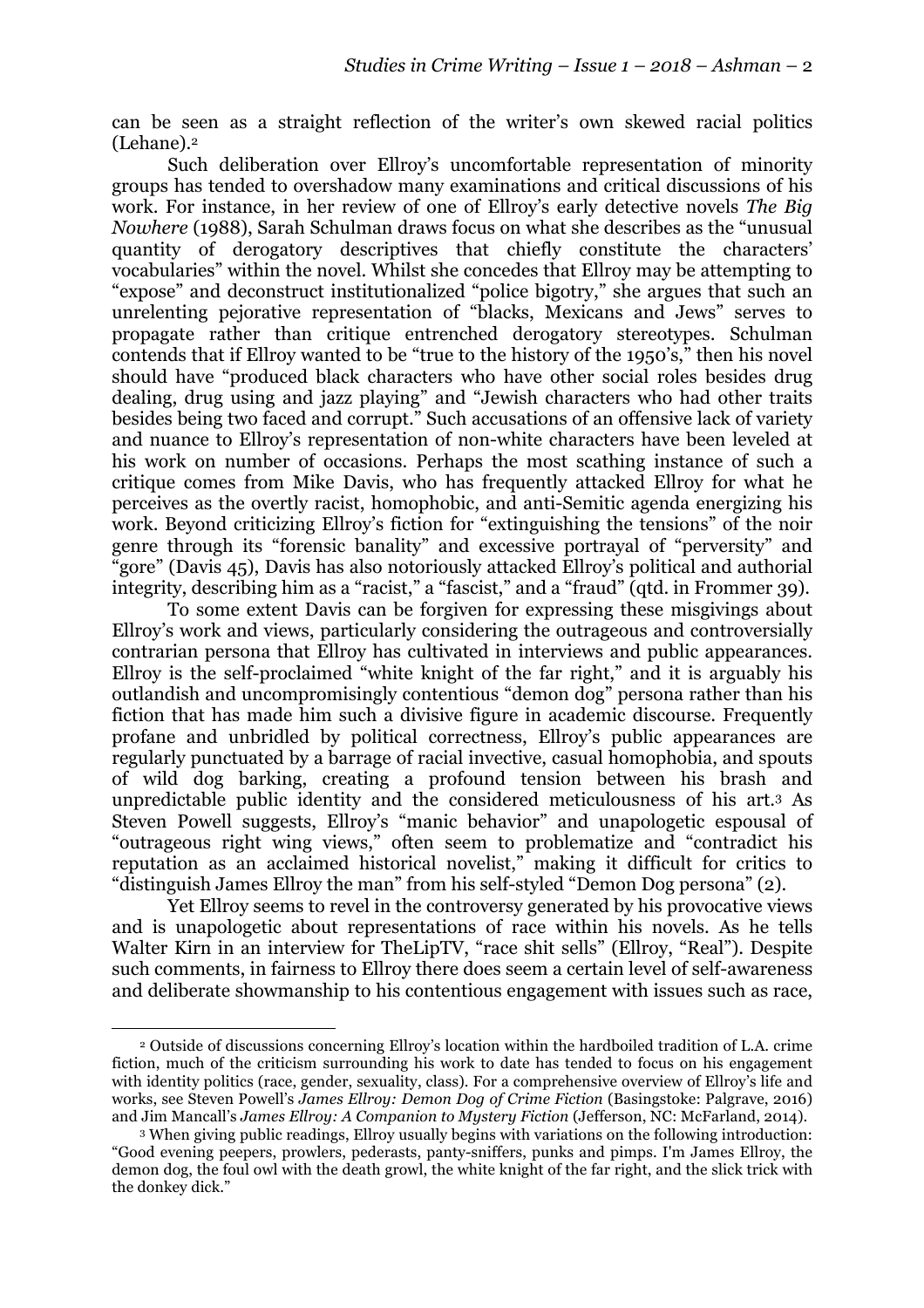gender, and sexuality. Ellroy has admitted on many occasions, for instance, that his contrarian persona is just an "act" geared towards marketing and selling his books, and that in reality it is "about three percent" of who he really is (Ellroy, "Real"). Thus, to suggest that Ellroy's novels are propagating a racist agenda, or that he is some kind of manic right wing pariah, would be to do the author an incredible disservice, and overlook the complexities of racial representation within his novels.

As Ellroy himself suggests, one of the traps that critics like Mike Davis seem to fall into when analyzing his work is the tendency to equate the casual racism and homophobia of Ellroy's characters with his own views. In an interview with Charles Silet, Ellroy contends that the racism in his novels is deliberately placed to disrupt and destabilize the reader's response to his characters:

I get ragged occasionally for being fascist, racist, anti-Semitic, and homophobic—because my characters are. I think some people hate my characters because their fascism, homophobia, and anti-Semitism are in no way defining characteristics—they're just causal attributes. These characters, who are meant to be empathized with, say "nigger," "fag" and "kike," and people don't know how to respond to that. (qtd. in Silet 49)

This tension between empathizing with Ellroy's characters and at the same time being unsettled and appalled by their abhorrent racial views, creates what Jim Mancall describes as a state of "cognitive dissonance" for the reader (166). As Mancall continues, Ellroy not only wants his readers to "wrestle with this sense of shock," he also wants them to have an ambiguous response to his characters (166). The reduction of racism to a casual attribute is, for Ellroy, what generates such a profound sense of ambivalence amongst his readers and critics in regards to the representation of race within his novels, but is nonetheless integral, he argues, to his process of characterization. As Ellroy suggests, "I love these characters of mine. Thus I try not to condescend them, and I show their heroism coexisting with their dubious attributes out of another time" (qtd. in Silet 49).

Such an unyielding portrayal of "bad white men" could be part of what Megan Abbott describes as Ellroy's "pointed demythologization" of post-war masculinity in his fiction, which she suggests deliberately targets "the misogyny, racism or homophobia at the heart of the tough guy figure" (194). Thus by amplifying racial prejudices and rhetoric to absurd proportions in his novels, Abbott implies that Ellroy in fact operates to deconstruct and destabilize these enduring archetypes of white male power. Abbott is one of many critics who have attempted to tackle the complex representations of race in Ellroy's texts. In his reading of institutionalized "whiteness" in *American Tabloid* (1995) for instance, Tim Ryan suggests that Ellroy's engagement with race is much more multifaceted than it first appears, contending that the text not only operates to make "whiteness visible" and "show how power operates," but also to "deconstruct the discourses that naturalize that power" (273). Through Ellroy's depiction of the unlawful and deplorable acts undertaken by white males, Ryan argues that the reader is confronted with, and made complicit in, the "savage exploitation, oppression and violence that such adventures entail" (277). Although Ryan does not go as far to suggest that Ellroy's novel completely decentralizes white male power, he does argue that it is clear that Ellroy "understands race not as a biological absolute but as a category that is culturally constructed" (273). Ryan is ultimately still cautious not to entirely exonerate Ellroy from some of the uncomfortable and irreconcilable depictions of race in his work, arguing that despite its achievements, *American Tabloid* is still "far from immune to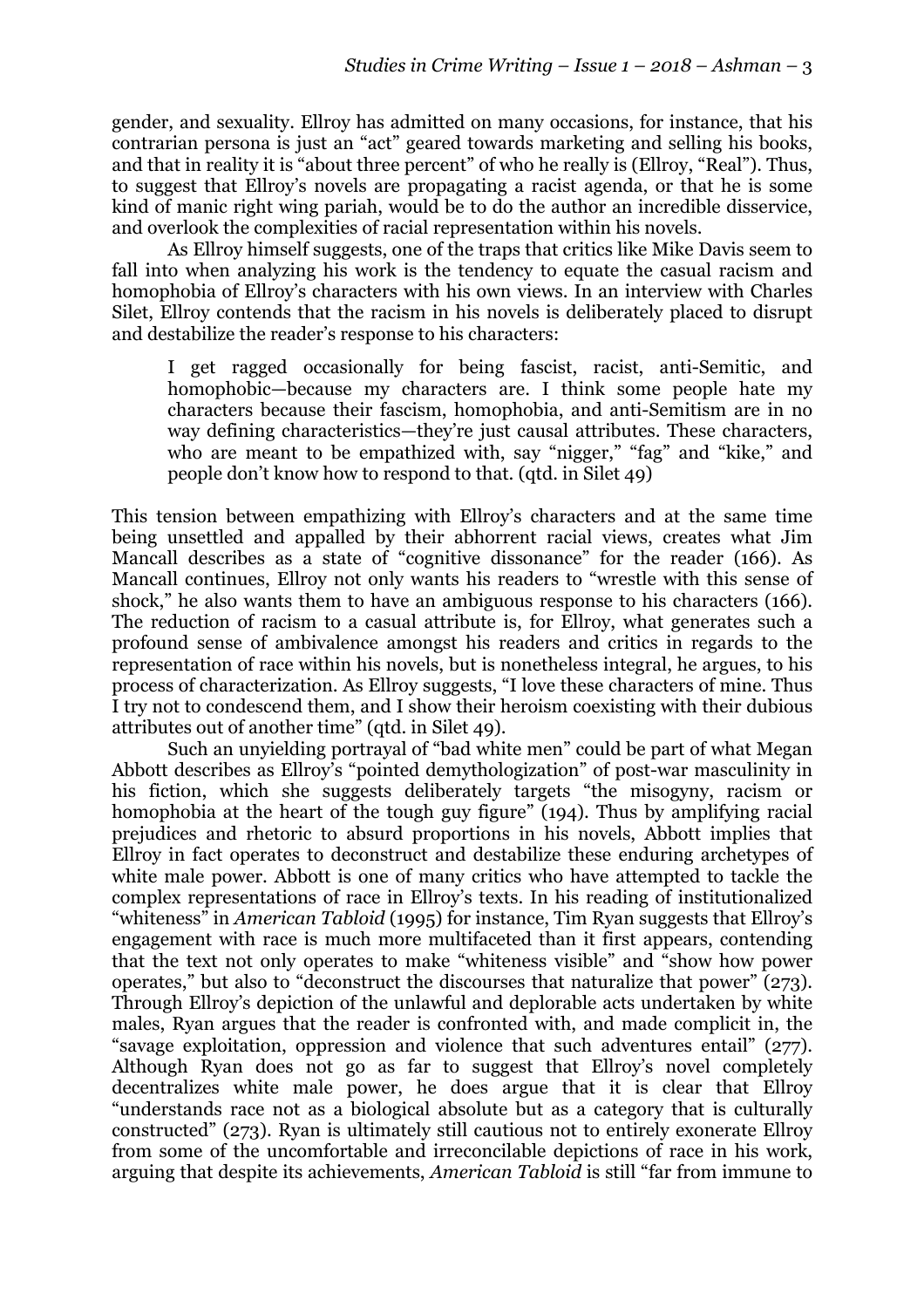the discourses that contribute to rather than challenge white invisibility, universality and power" (272). These paradoxes in Ryan's reading typify what Jim Mancall describes as the "vexing contradictions" that surround such issues in Ellroy's books (Mancall 3).

Focusing on his most recent novel *Perfidia* (2014), this essay will emphasize these very paradoxes and contradictions that underlie Ellroy's representation of race. Depicting the war fever and racial tensions that precipitated the real-life interment of thousands of Japanese American citizens in Los Angeles following the attack on Pearl Harbor, *Perfidia* represents Ellroy's most complex exploration of both race and national identity to date. Whilst I seek to contest claims that Ellroy's texts are myopic and indifferent in regards to issues surrounding racial identity, I will nonetheless argue that Ellroy's depiction of such issues is still permeated by potent incongruities and disparities. For instance, although *Perfidia* depicts and forcefully overemphasizes an historical moment fraught with a "brand of biological racism that uses a visual basis to exclude "non-whites" (Roxworthy 13), this paper will suggest that Ellroy simultaneously deconstructs such essentialist engenderings by foregrounding the performative dimensions of race as a category of identity. As a result, the novel "visibilizes" the socially and institutionally constructed nature of race, deconstructing and destabilizing the integrity and authority of white social power. Not only this, but through its exposure of the violence and corruption at the center of white characters and white institutions, *Perfidia* ultimately operates to subvert the logic that underpins Orientalist discourse, a logic that positions whiteness in opposition to the violence, criminality, and degeneracy of the uncivilized racial other. Yet that is not to suggest that Ellroy's representation of race in *Perfidia* is not at all problematic. As the ending to the text demonstrates, overall *Perfidia* only partly dislodges the authority and power of institutional whiteness and in some way can be seen to validate the sustainment of such apparatus. By focusing on a text that has so far received very little critical attention, this essay builds upon and expands previous readings of racial representation in Ellroy's work through a consideration of the discourses of racial performativity and racial passing.

The notion of racial performativity has been discussed extensively in critical discourse, and draws heavily upon Judith Butler's work on gender constitution. For instance, in her book *Racial Imperatives: Discipline, Performativity and Struggles Against Subjection*, Nadine Ehlers contends that if race is positioned and accepted as a form of "disciplinary practice"—i.e., something legitimized and codified through "dominant knowledges"—then it must also be identified as inherently "performative." Situating Butler's notion of gender performativity at the centre of her analysis, Ehlers argues that race is similarly performative because it also functions as a type of "act or more precisely a series of repeated acts that brings into being what it names" (6). Thus rather than existing as an "ontological reality," Ehlers argues that race—like sex and gender==can be categorized a type of "discursive construct," a set of behaviors repeated and regulated over time (6).4

This alignment between racial identity and performativity does not by extension codify race as something that is consciously selected however, but rather acknowledges the complex social, scientific, and linguistic practices that visibilize and consolidate racial difference. As James C. Davis suggests,

<u> 1989 - Johann Stein, fransk politik (d. 1989)</u>

<sup>4</sup> This conception of race as a performative category of identity that is produced and operates via a set of interlocking disciplinary practices also aligns with Foucauldian conceptions of discursive and horizontally dispersed power. Of course, there is a tension here, as this conception of power sits slightly uneasily with the hierarchically constructed system of state power that we often see in Ellroy's texts. This is just another of the many contradictions and paradoxes that characterize Ellroy's work.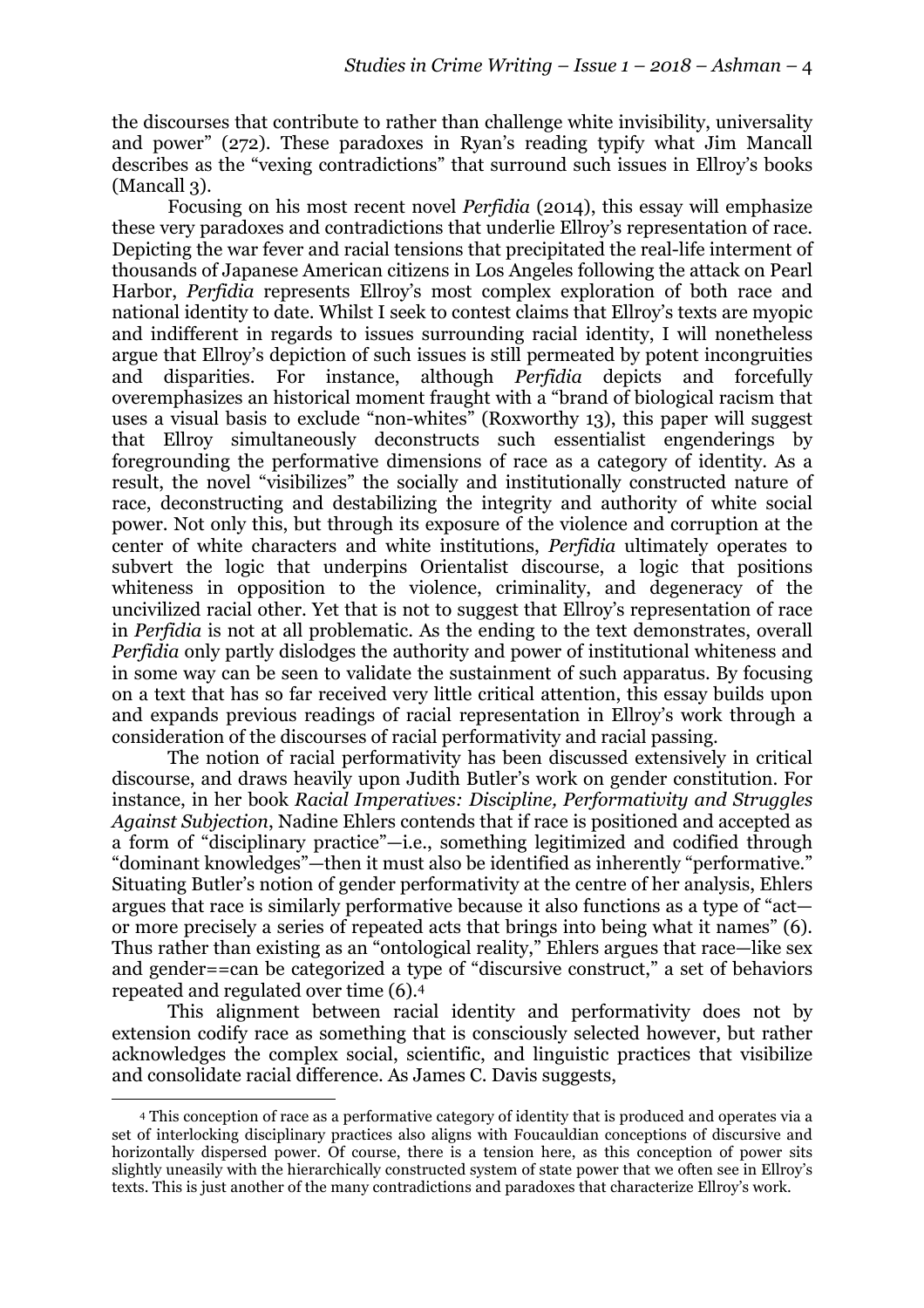To call race performative is not to say that racial identity is voluntary (and to the extent that it is voluntary, such identificatory mobility has ordinarily accrued to the race that is culturally dominant). Nor is it to deny somatic differences. But it is to recognize that the peculiar salience and even visibility of certain somatic differences and the groups into which they are supposed to coalesce naturally are effects of legislation, scientific discourse, and social practices of societies structured by dominance. It is to recognize, further, that the maintenance of these groups requires not just an act—a single act of will or law, for example—but persistent activity. (142)

This recognition of the performative construction of racial identities accepts that racial identity is not a set of essential or fixed appearances or characteristics, but is instead the product of the continual operation and reinforcement of performances, practices, and hierarchies. Comparable to the way that gender identity "does not precede imitation but is rather the *effect* of the imitation of gender identity," it is ultimately "through the performance of race that race comes into being" (Pitcher 43).

These notions of performance and performativity have been frequently utilized in critical discourse as a means of understanding and theorizing "racial passing," the appropriation of the visible signs and performative acts of another racial group. Such performative approaches to racial passing are indicative of the increasing de-essentialization of race that characterizes discussions of identity and belonging in contemporary academic discourse (Glaser 98). As Catherine Rotenberg suggests, rather than attempting to solely situate passing in a strict "subversive/recuperative binary," recent critical studies have looked to utilize passing as "point of entry" into larger questions about the processes and performances that constitute and consolidate identity categories (34). Through such a fluid movement between racial boundaries and classifications, racial passing can be seen to dislocate and dislodge the entrenched binary logic that characterizes hegemonic concepts of identity construction, thus further destabilizing the authority of ingrained systems of knowledge and dominance. As Jennifer Glaser suggests, the "discourse of passing emphasizes that race, like gender, only comes in to existence in the ways in which we perform it and through discourses that constitute it" (98).5

It is these discourses of performativity and passing that are the center of Ellroy's exploration of racial identity in *Perfidia*, and are most potently manifested through the character of Hideo Ashida. A Japanese American forensic chemist and closet homosexual working for the LAPD, Ashida's performance of whiteness—as a means of eliding the LAPD's discriminatory internment processes—not only reinforces the concept that race, in particular whiteness, is not innate but both performative and culturally constructed, but simultaneously subverts the "putatively stable and exclusive precincts of white racial identity and the social authority it delimits" (Osucha 137). In other words, the exclusivity of white power in *Perfidia*, and the essentialist rhetoric that the arbiters of such power employ, is undermined from within by Ashida's ability to assume the "performative cues that signify whiteness" (Osucha 137).

 5 Of course, some critics have pointed to the interpretive and political limitations of these discourses of passing and performativity. Rogers Brubaker, for instance, argues that such opportunities for "choice, change and unconventional performative enactment" still remain "unequally distributed in ways that reflect the continuing significance of ancestry" (145). Brubaker points to Ta-Nehisi Coates's *Between the World and Me*, for instance, as a text that forcefully magnifies the "distinctive vulnerability of the black male body" (145).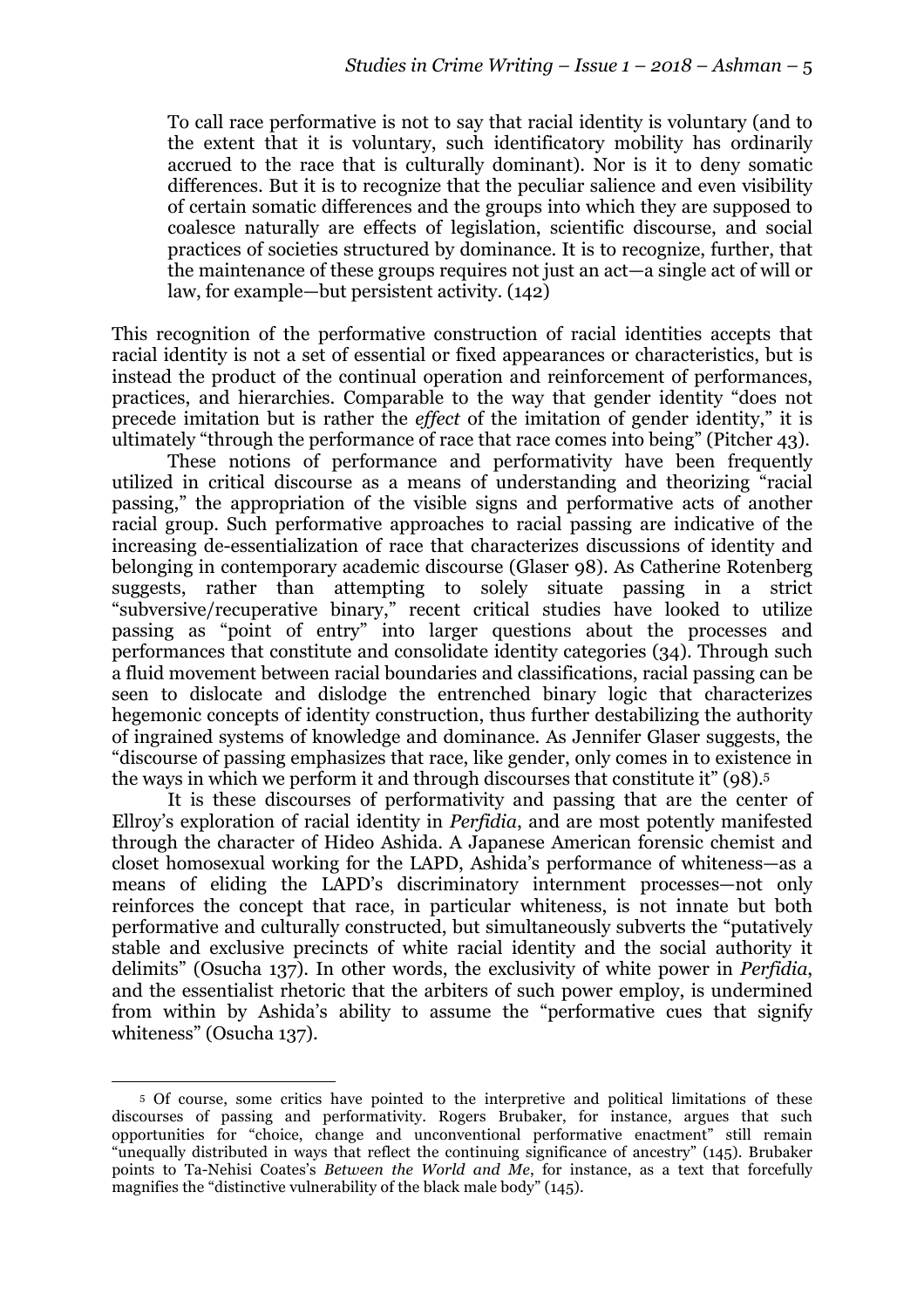*Perfidia* represents the first volume in Ellroy's planned "Second L.A. Quartet," and sees a return to Los Angeles as the spatial and psychic epicenter of his work. Serving as prequels to his previous historical novels, this new series of books will revisit characters—as significantly younger people—from both the original "Quartet" and the "Underworld USA Trilogy", as Ellroy looks to furnish his already epic fictional history of the United States with greater depth and detail, creating one continuous and dialogic, novelistic history. *Perfidia* is predominantly told from a limited third-person perspective, with each chapter focusing on,alongside Ashida, two other main characters: Captain William "Whiskey Bill" Parker, an alcoholic yet ruthlessly ambitious senior officer, who seeks to use the war as a means to facilitate his rise to the position of chief of police and thus forever purge the entrenched corruption percolating inside the LAPD; and sergeant Dudley Smith, an unethical, violent, and highly intelligent officer, who not only epitomizes the corruption and vice that Parker aims to eradicate, but who also seeks to profit from the hysteria and heightened racial animus catalyzed by the bombing of Pearl Harbor<sup>6</sup>. Although vicious enemies both vying for power and control, through their various actions, Smith and Parker come to equally embody the discriminatory practices and violent authority of white establishments and white power structures, ones that utilize racial bigotry as means of sustaining such power. These three perspectives are interspliced with diary entries from a fourth central character, bored dilettante and eventual "Fifth Column" infiltrator Kay Lake.

If Smith and Parker come to epitomize the prejudicial, monolithic workings of institutional whiteness over the course of the text, then to some extent, Hideo Ashida can be seen to provide what Eoin Tierney terms a more "sympathetic voice to racial victimhood" (Tierney, "Review"). Ellroy's positioning of Ashida as the central character in the text certainly signals a progressive step in terms of his representation of non-white characters, as prior to *Perfidia* Ellroy's texts have focused almost exclusively on the exploits of either white male police officers or government agents.7 Ashida is mentioned only in passing in *The Black Dahlia*, and Ellroy's decision to expand his backstory not only exemplifies his attempts to forge new connections between his previous novels, but can also be seen as demonstrative of his desire to rewrite his own literary history in an attempt to accommodate the previously lost or silenced voices of the subjugated "racial other":

Dwight Bleichert joining the department in flight from tougher main events, threatened with expulsion from the academy when his father's German-American Bund membership came to light, pressured into snitching the Japanese guys he grew up with to the Alien squad in order to secure his LAPD appointment.

Blanchard and Bleichert: a hero and a snitch.

<u> 1989 - Johann Stein, fransk politik (d. 1989)</u>

Remembering Sam Murakami and Hideo Ashida manacled en route to Manzanar made it easy to simplify the two of us. (Ellroy, *The Black Dahlia* 11)

*Perfidia* sees Ashida move from such delimited margins to the narrative centre with these few terse words expanded not only to accommodate the full arc of Ashida's story, but also the broader context of Japanese American internment. In a deliberate

<sup>6</sup> Dudley Smith is the arch-villain of Ellroy's original "Quartet," featuring in *The Big Nowhere*, *L.A. Confidential,* and *White Jazz*. *Perfidia* is the first novel in which Ellroy has used Smith as a central character however.

<sup>7</sup> The only slight exception to this rule is Marshall Bowen in *Blood's a Rover* (2010), a black police officer who becomes a relatively central character through first-person diary entries.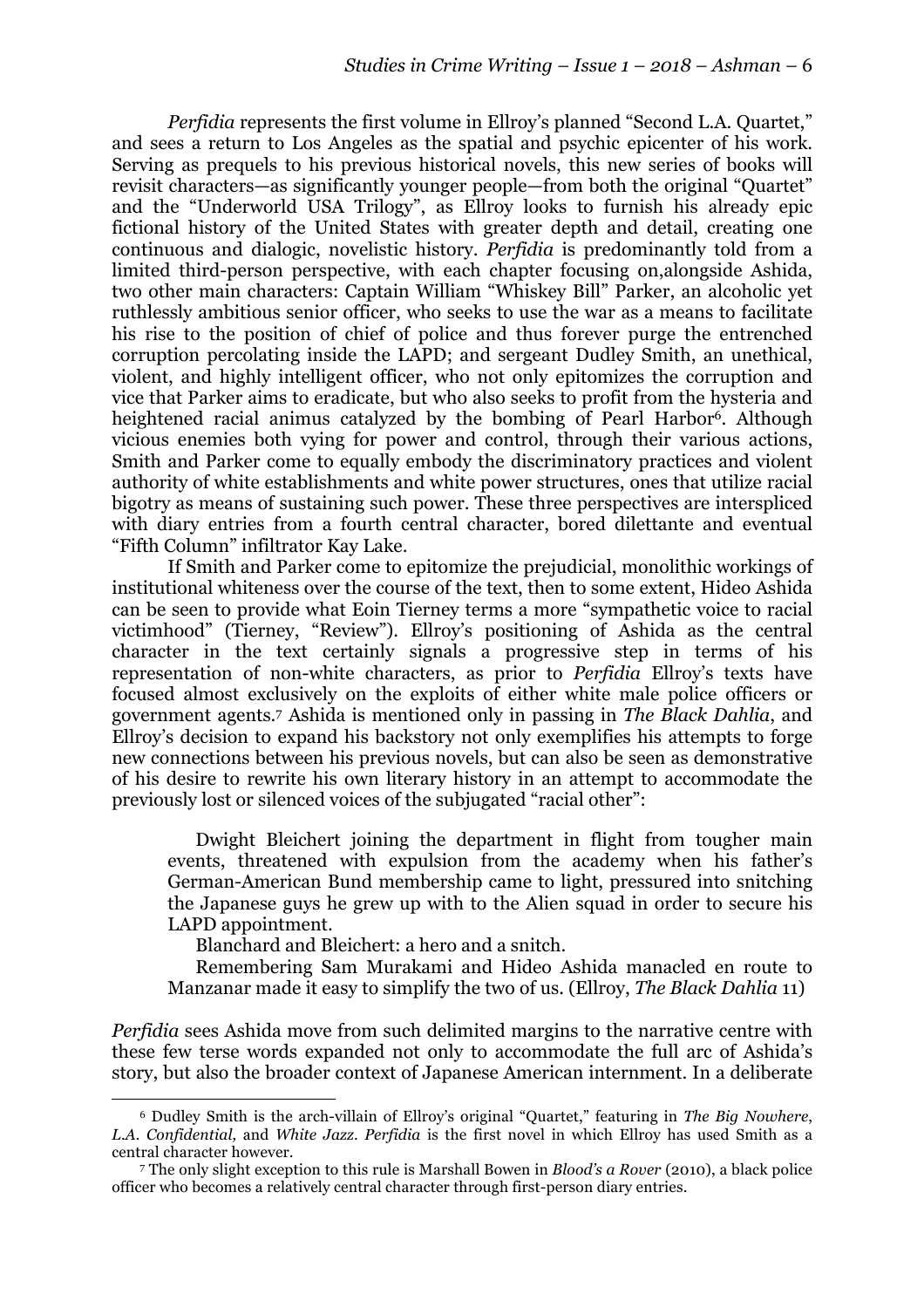reverse, it is *Black Dahlia* protagonist Bucky Bleichert who is relegated to peripheral status within *Perfidia*, existing principally as a site of erotic desire for the secretly homosexual Ashida.

*Perfidia* takes place over the space of 23 days in December 1941, and unfolds in what Ellroy describes as "real time." We are introduced to Ashida in the opening chapters of the text, as he and other LAPD officers investigate the latest in a string of armed robberies at a local drug store. Ashida's positioning as racial "other," as well as the entrenched bigotry of the city's "white man's police force" (Ellroy 300), is immediately and forcefully magnified in these early sections of the text through the casual racial epithets directed at Ashida by other members of the LAPD. This is most aptly exemplified via his interactions with Turner "Buzz" Meeks, who whilst racially abusing Ashida, simultaneously both praises him and intimates at his acceptance within this paradigm of institutional whiteness that the LAPD signifies:<sup>8</sup>

The rat squirmed by him. He brushed himself off and dropped out of the hole. He landed deftly. He saw Buzz Meeks eyeballing the narcotics shelves.

"Look at this kid."

 

Ashida looked. Bingo—four bottle rows neatly arrayed. The fifth row *dis*arrayed. Vials of morphine paregoric—rifled, for sure.

"The pharmacist said he only stole phenobarbital."

Meeks said, "Yeah, and I believe him. But the skinny pharmacy guy's got the heebie-jeebies, and his shirt collars soaked through. My guess is he's got a habit."

"Yes. He took advantage of the robbery to steal a vial of the paregoric, he only took what the robber could have carried on his person, and what he could hide himself."

Meeks winked. "You're are *so* right, Charlie Chan."

"I'm Japanese, sergeant. I know you can't tell the difference, but I'm not a goddamn Chinaman."

Meeks grinned. "You look like an American to me."

Ashida went swoony. Praise made him flutter. (18-19)

Meeks's use of pejorative racial stereotypes in this scene is symptomatic of a form of physiognomic racism that permeates *Perfidia*, whereby predominantly white characters continually essentialize racial identity based upon visible signs of biological difference. Yet, Meeks's ignorance in regards to Ashida's ethnicity simultaneously exemplifies Ellroy's deconstruction and dismantling of the very logic that energizes such racial prejudices and organizations.

This dislocation of the association between skin color and racial identity is further exemplified when Meeks informs Ashida that he "look[s] like an American." The word "American" here is loaded with ideological inflections, and therefore becomes inseparable from these issues of racial identity. In Ellroy's novels, Americanness is almost without exception codified as male, white, and heterosexual, as has indeed been the case historically in regards to politicized perceptions of the "modal American" (Hamscha 83). In this sense, Americanness becomes synonymous with both whiteness and the discourses and institutional mechanisms that validate and maintain that power. Yet, paradoxically Meeks's comments seem to infer that

<sup>8</sup> Turner "Buzz" Meeks is a central character in *The Big Nowhere*. After stealing heroin from the mob at the finale of *The Big Nowhere*, Meeks is tracked down and murdered by the corrupt Dudley Smith and his LAPD "mob squad" at the beginning of *L.A. Confidential*.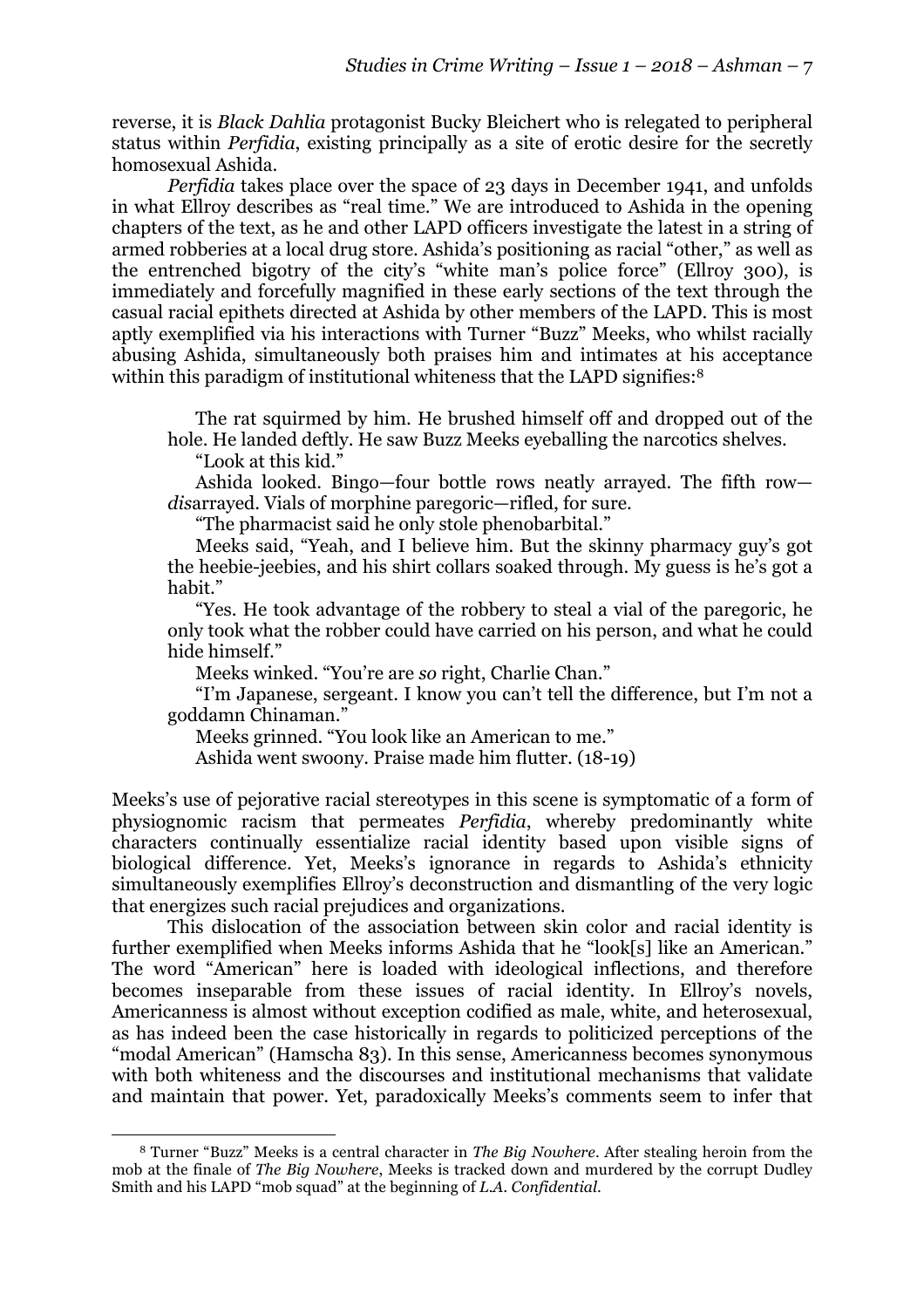Ashida is nonetheless accepted or "passing" as American despite his biologically determined racial "otherness." The emphasis on visibility and appearance in Meeks's comments is therefore significant here, as it suggests that Ashida's ability to "look like an American" is not so much based on his skin color than on his ability to adopt the performative signs that indicate whiteness. In this case, it is what Meeks perceives as Ashida's successful ability to perform the cues and practices of an LAPD officer—and therefore the institutional whiteness that such officers embody—that validates his appearance as "an American." The point here is that these opening scenes potently prefigure Ellroy's engagement with racial politics throughout *Perfidia*, as he "depicts race not as a matter of pigmentation but of a hierarchy of power" (Ryan 273). Thus race—in particular whiteness—emerges not as something that is essential or biologically absolute, but ultimately as an identity category that is both performative and "culturally constructed" (Ryan 273). As such, whilst the text depicts the unyielding exploitation of minority groups at the hands of multiple mechanisms of institutional racism, Ashida's racial passing paradoxically challenges the "essentialism, stability and permanence" that drives such binary categorizations of race (Bollobas 184).

These instances of "racial passing" are intensified by the two major events that follow the Whalen's drugstore robbery. The first concerns the violent murder of the Watanabes, a Japanese family of four whose dissected bodies and mutilated entrails are discovered strewn across the "blood-soaked, blood-*immersed*" living room floor of their suburban house (62). Although staged like a seppuku-style ritual suicide, certain inconsistencies and idiosyncrasies in the case evidence eventually point to a planned homicide. Although the murder is initially low priority for the LAPD—as exemplified when Detective Mike Breuning asks "who gives a shit who killed the fucking Watanabes?" (135)—the case is imbued with added significance after the second central event of the novel, the bombing of Pearl Harbor. The LAPD consequently launches a staged yet widely publicized investigation into the murder, one driven less by the pursuit of social justice than by a design to accumulate evidence that proves the department is not driven by a racist agenda that seeks to victimize Japanese Americans in the wake of the bombing. This is engineered to protect the LAPD from potential public reprisals when the future plans for Japanese American internment are eventually disclosed and enforced. The lead investigator, the corrupt Dudley Smith, is consequently charged with steering the case towards a "Jap-on-Jap solution," even if the evidence he accrues points to the contrary (249). As a symbol of the enforcement of white power, Smith understands that this individual must be a horrifying "pervert," one who "must explicate the mad designs of the entire Jap race and thus justify a full-scale racial imprisonment" (249). Meanwhile, Ashida creates his own murder file on the Watanabe case, conducting a private, unsanctioned investigation that leads him to suspect an unknown white man in a purple sweater, the disclosure of which would extinguish the LAPD's plans to justify interment on the basis of Orientalist discourse.

What follows over the course of *Perfidia* is a tumultuous maelstrom of war profiteering, criminality, and racial exploitation. At the zenith of this insanity is Dudley Smith's crazed eugenics plans, where, in cooperation with Chinese plastic surgeon Dr. Lin Ching, he plans to charge Japanese American citizens extortionate medical fees to undergo reconstructive facial surgeries that would alter their physiognomy in order to make them appear Chinese. The logic behind Dudley's plan is that this will enable disaffected and victimized Japanese American citizens to disguise themselves amongst Los Angeles's slightly less persecuted Chinese community, whilst simultaneously allowing Dudley to profit from the widespread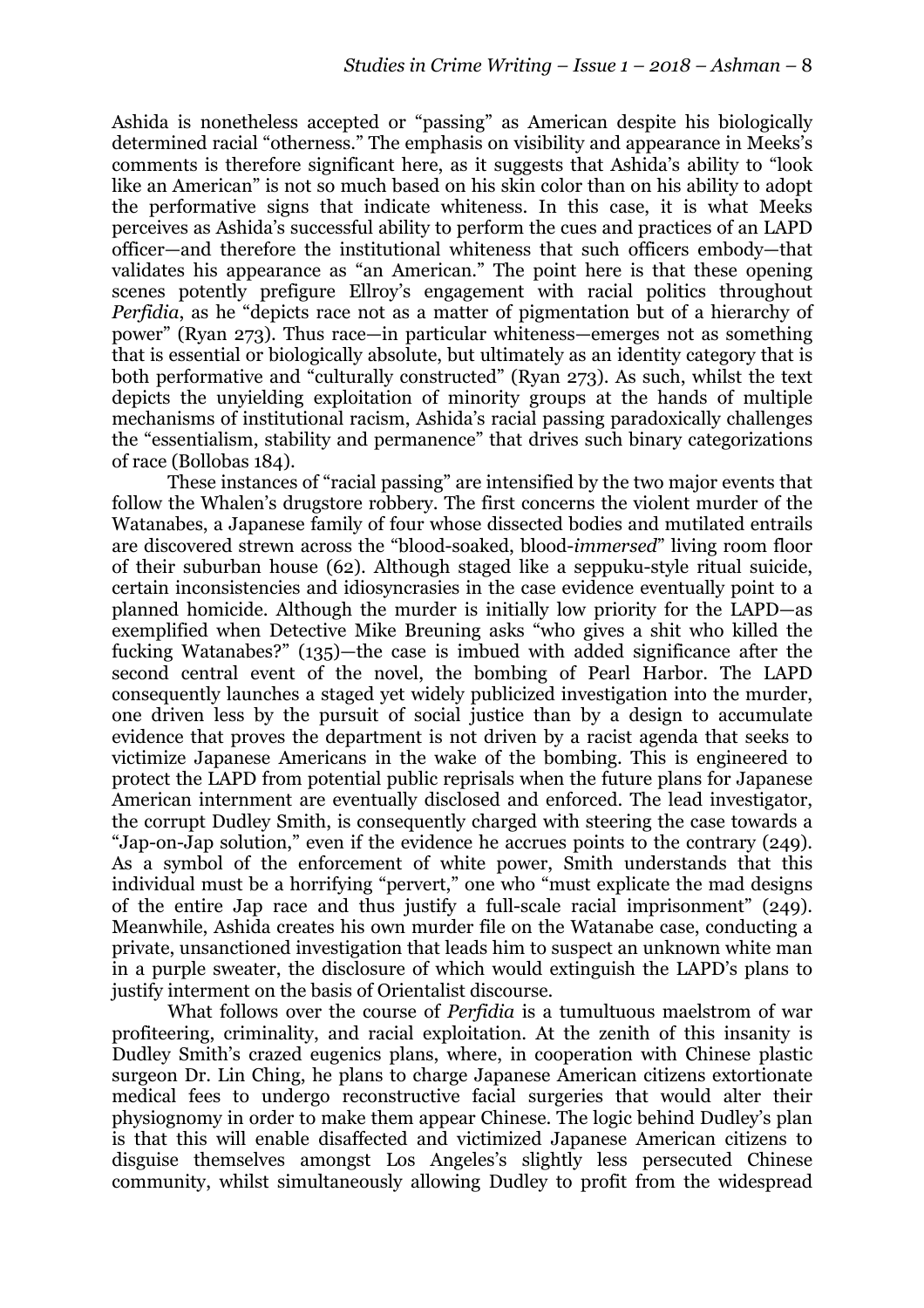and vehement racial animus saturating the city following the attack on Pearl Harbor. As Dudley describes, the plan not only seeks to exploit "the white man's native bias towards the yellow man," but also his ignorance and fundamental "inability to discern the differentiating aspects of Oriental physiognomy" (108). Despite Dudley seeing the latter as the strategy's main strength, it ultimately transpires to be its biggest flaw. In the context of the novel, the "white man's" inability to differentiate between the two races fundamentally renders such surgeries redundant, consequently exposing the inherent fallaciousness and vacuity of the entrenched physiognomic racism energizing such a plan. Herein lies one the fundamental contradictions of race in *Perfidia*, vividly exposing the difficulties that emerge when attempting to negotiate Ellroy's complex depiction of racial politics. Whilst the text is permeated with endless derogatory racial stereotypes and essentialist rhetoric language that at times is not only uncomfortable but that arguably seems to propagate and endorse such skewed and abhorrent designs—the failings of Dudley's plan can also be seen as one of many examples in *Perfidia* where Ellroy vividly exposes and critiques the lunacy of such misguided forms of biological racism.

This theme resonates throughout the text, as Ellroy exposes the constructed nature of racial binaries. In chapter 70 for instance, Kay Lake ponders what she terms as the "lie that race defines human beings," and in many ways notwithstanding its complexities—*Perfidia* can be read as an actualization of this very statement through its varying attempts to deconstruct race as an essential identity trait (Ellroy 427). As alluded to, it is through Ashida that Ellroy provides his arguably most nuanced representation of racial identity to date. Despite his affiliation with the LAPD, Ashida is still equally exposed to both racial abuse and alienation following the attack on Pearl Harbor. Cries of "JAP" trail Ashida around the streets of Los Angeles, as he becomes another victim of the hysterical climate of "yellow peril" that grips the city (Ellroy 544). Despite Ashida's optimism that his family will be protected from interment, his position in the LAPD—and by extension the safety of his family—becomes progressively threatened by this fervent racism and wartime hysteria. Visiting his brother Akira, the "boss" at the family's local farm, Ashida outlines his belief that they will be protected from persecution by the department, an optimism that his brother does not share:

The wind kicked up dirt. Ashida got back in his car. Akira leaned on the driver's door.

"We're in shit, Hideo. The Goodman emperor pops his crock in Tokyo, and we're paying for it in L.A.."

Ashida said, "I'm working on something. It could benefit the Department. If I benefit the Department, they'll make efforts to benefit us."

Akira laughed. "*Really?* You trust that calculation like you trust some chemical formula you got form a textbook? You're the only Japanese on the Department. Do you think you'll get civil service protection in all this?" (143)

Ashida's plan to escape internment is fundamentally dependent on making himself an "indispensable" asset to the Los Angeles police department (144). Or, to put it another way, it is contingent on Ashida's ability to appropriate the performative signs and actions of whiteness, to "racially pass" as white and by extension contribute to the facilitation, maintenance and protection of the mechanisms of white social power that seek to persecute him and others like him.

It is no coincidence then that Ashida immediately makes himself "essential" to Captain William "Whisky Bill" Parker, future chief of police and enduring symbol of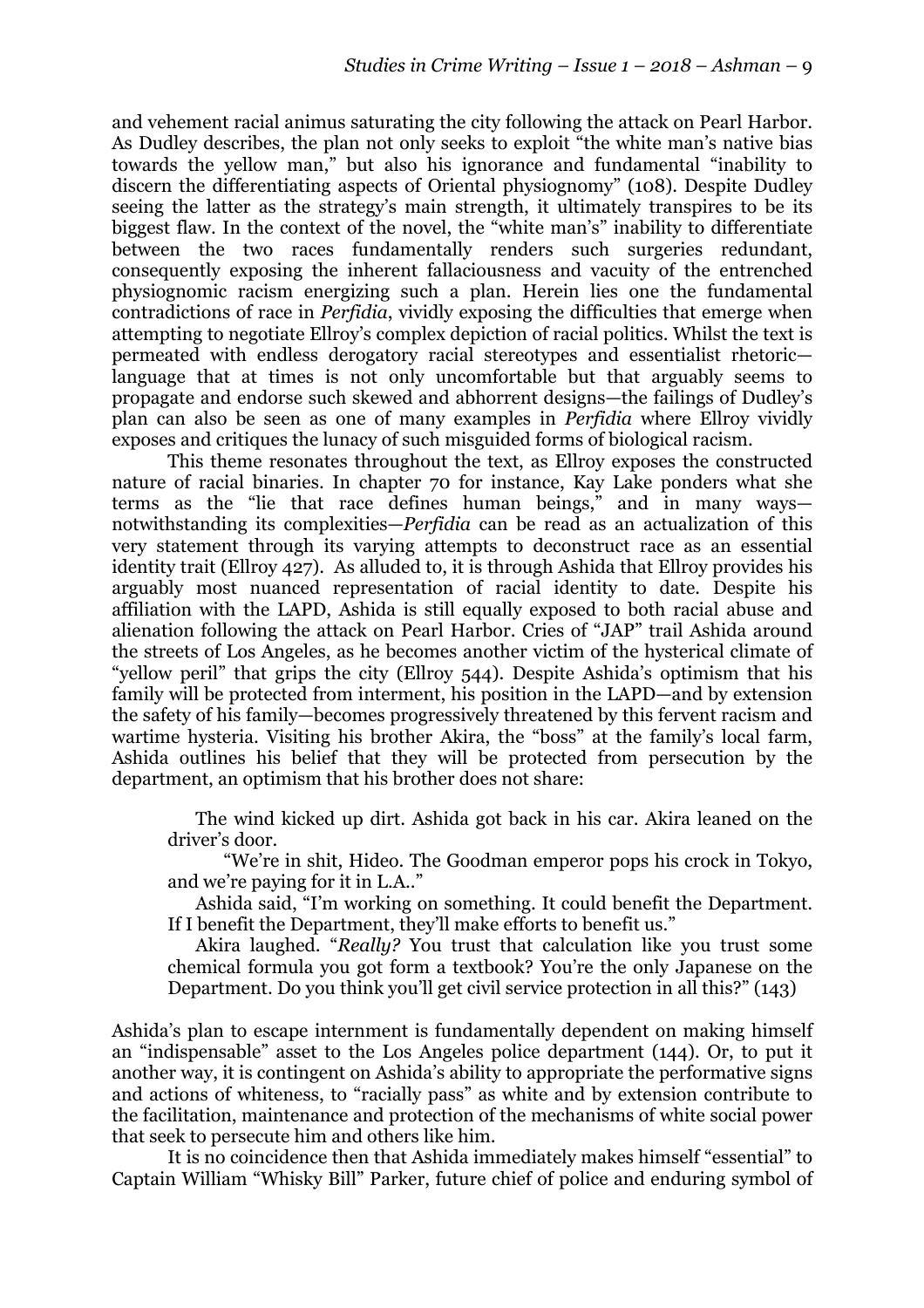institutional whiteness (144). To assure the maintenance of his position in the LAPD and the protection of his family, Ashida locates secret LAPD listening posts and destroys any recordings and transcripts that contain inflammatory or incriminating remarks uttered by Parker. This protects Parker's position in the department and prevents the recordings being used by his rival Dudley Smith in a potential smear campaign. This incident is symptomatic of Ashida's performative mimicry of whiteness in the succeeding pages of the text, a process of passing that "invisibilizes" Ashida's racial otherness due to his complicity in preserving these processes and systems of power. It is pertinent then that Ashida's otherness is only magnified and attacked by Parker once from this point, in a moment when he fails—in Parker's eyes—to successfully appropriate the "visible signs and performative cues" that he associates with white authority (Osucha 137).

When interrogating Chinese gang lord Ace Kwan about information pertaining to his affiliation with Dudley Smith's eugenics plans, a frustrated and drunk Parker demands that Ashida physically assault Kwan to expedite the relaying of information. Communicating in Japanese, Kwan and Ashida impart messages of respect, prompting Ashida to refuse Parker's cries to "hit him" (Ellroy 342). It is only after this perceived betrayal that Ashida's racial difference is visibilized once again by Parker, as he uses a litany of derogatory epithets such "dirty yellow savages" and "Jap Coward" to reassert his position of racial authority and power (342). This moment is significant, as Ashida is not demoted from his position as "honorary white man" because of his biological difference (60), but because of his refusal to maintain a "performance of whiteness" that Parker demands (Foster 2).

Significantly, Parker's reaction here, combined with Ashida's racial passing throughout the text, can to some extent be seen as symptomatic of a palpable "crisis of whiteness" expounded in *Perfidia*. The liminal space Ashida occupies as a consequence of his doubled otherness (race and sexuality), combined with his ability to transgress racial boundaries and perform whiteness, ultimately threatens to destabilize the hierarchical structures and systems that maintain white power. In this sense, Ashida's racial passing magnifies both the performative and culturally constructed nature of race, and as a consequence, undermines not only the rigidly assumed delineations of whiteness, but also the very power and authority that they demand. Through this procedure of visibilizing whiteness as a "performativediscursive" process, *Perfidia* can thus be seen to go some way towards "denaturalizing" white racial identity by subverting and thus magnifying the inherent penetrability of binarized identity formations (Bollobas 184).

This disagreement with Parker ultimately causes Ashida to align himself more closely with the other enduring symbol of white power in *Perfidia*, Dudley Smith. It is through this affiliation with Smith that Ashida's performance of whiteness becomes increasingly exaggerated, further magnifying the tensions and contradictions that underlie Ellroy's representation of race. As mentioned, although Ashida certainly subverts and dislodges rigid identity categories through the boundary crossing that his racial passing permits, his increasing complicity in violent acts of white power can also arguably be seen to further propagate rather than overthrow these dominant mechanisms and discourses. Ashida's ultimate embracement of the violent and subjugating signs of whiteness is forcefully dramatized towards the finale of the text, when—similar to the scene in which Parker demands him to physically assault Ace Kwan—Ashida is forced to interrogate then beat Japanese prisoners at the behest of mob boss Carlos Madrano and Dudley Smith: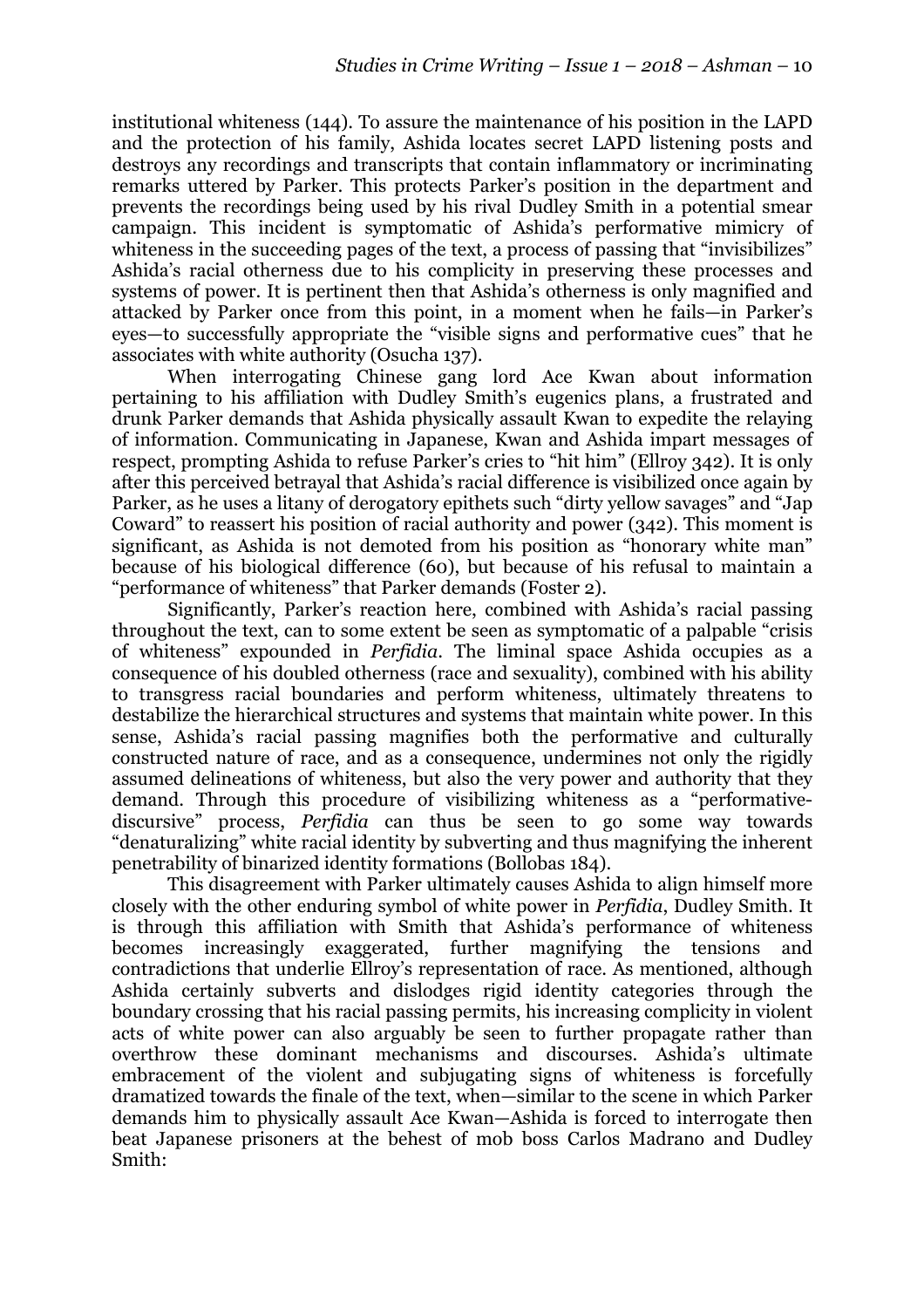The Japs jabbered and rattled their cuff chains. They wore Fuji Shudoesque. Hideo hectored them. It went on and on. It got boring and vexing. It required no translation. The Japs weren't giving up shit.

Hideo looked at Dudley.

Dudley looked at Carlos.

Carlos passed Hideo the gloves.

They were palm-weighted and fascist fetishistic. Hideo slipped them on.

The japs rolled their eyes and giggled. *Punk, you ain't got the guts*.

Hideo hit them.

He windmilled lefts and rights. Their heads snapped at near right angles. Teeth blew out. Severed scalps flew.

They dribbled teeth.

They coughed blood.

Their eyebrows flopped over their eyes.

They made garbled sounds and gave it all up. . . .

Dudley smiled. "Bright, bright penny. How gifted you are."

A fat Jap squirmed and spit blood at Hideo. He called up some English. He said, "You fairy."

Hideo grabbed Carlos Madrano's Luger and drew down on him. The other Japs froze. The whole tent froze.

Dudley watched his gears click. Yes/no, yes/no, yes/no.

Hideo lowered the gun.

Hideo said, "I'm an American." (646-47)

The lurid violence and stark brutality of this scene is characteristic of *Perfidia*'s ruthless and unyielding depiction of the deplorable acts committed "in the name of white American power" (Mancall 167). Hideo's carrying out of the interrogations and beatings signifies his complicity in these very acts, and therefore, by extension, operates as a performative assurance of his "Americanness." Of course, as mentioned, Americanness in Ellroy's texts is intimately bound up with notions of whiteness, or perhaps more specifically, with white, heterosexual masculinity. The positioning of Japanese prisoners as the target of Ashida's performance of white rage is therefore significant here, as it potently magnifies Ashida's disavowal of his otherness, not only in terms of racial identity but also sexuality. This is demonstrated by his response to being called "a fairy" by one of the Japanese prisoners, whereby he forcefully asserts "I'm American." Although this rejoinder appears to be a non sequitur, Ashida's oral pronouncement of his Americanness—combined with its physical actualization through such a violent performance of white masculinity ultimately exemplifies his rejection of both his homosexual predilections and his racial otherness. This scene is therefore loaded with challenging ambiguities. Whilst on the one hand Ashida subverts and denaturalizes whiteness by vividly emphasizing its position not as a biological absolute but as a performative and constructed system of power, his sustained participation in the maintenance of this power simultaneously problematizes the subversive potentiality of these very acts.

Such contradictions and incongruities permeate *Perfidia*, and are perhaps most pertinently exemplified at the denouement of the narrative. After tracing the labyrinthine twists and false bottoms surrounding the Watanabe case, William Parker's investigation eventually leads him to James "Two Gun" Davis, the real-life former chief of the Los Angeles Police Department. Davis's reasons for murdering the family extend beyond personal motive, and instead connect to a broader conspiracy of greed and governmental corruption centered around a convergence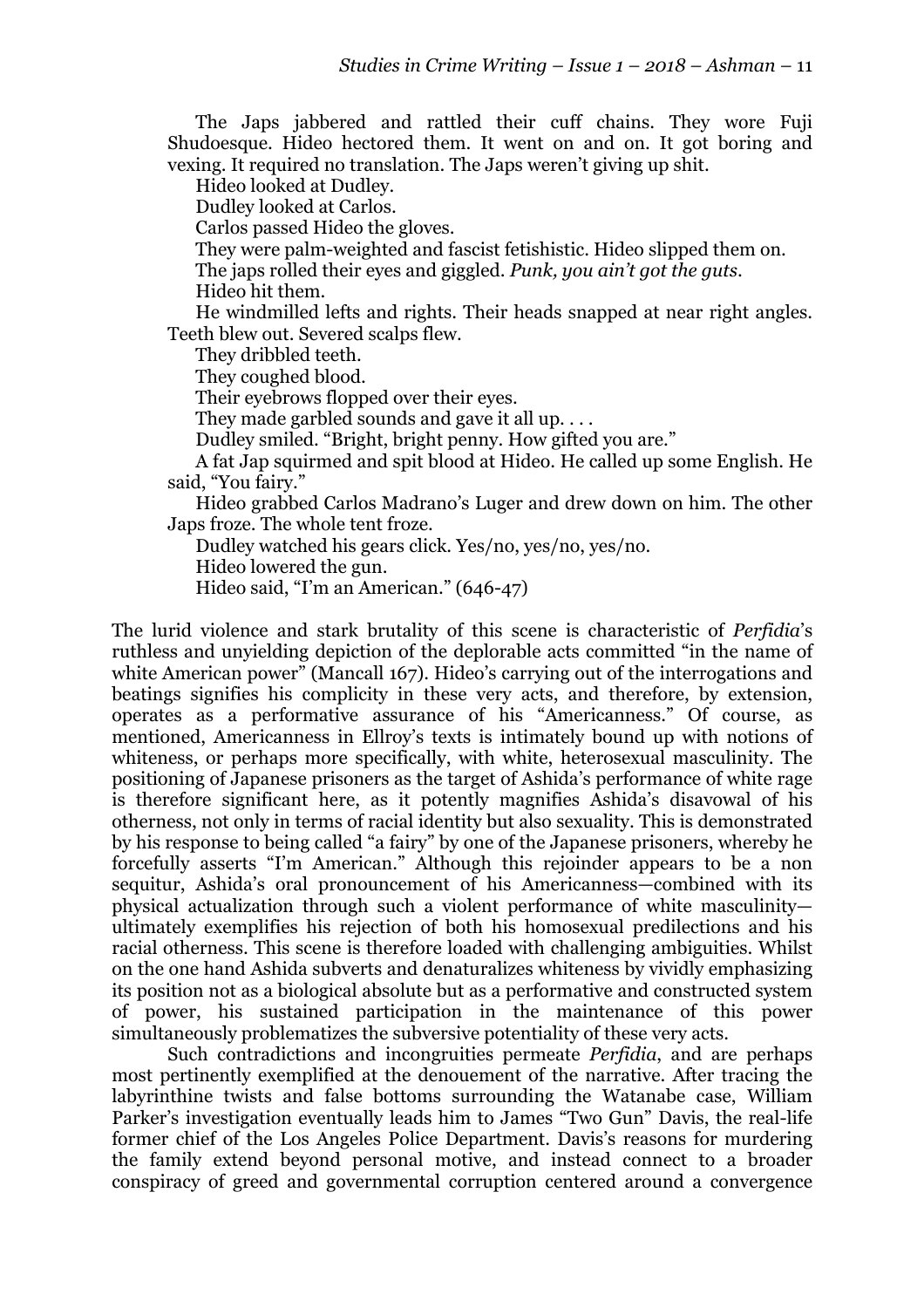between Fifth Column sabotage and land development. Although Davis and other figures tangentially connected to both the LAPD and federal government were forewarned of the attack on Pearl Harbor, they deliberately buried the intel so that they could profit from the ensuing war fever and the inevitable persecution and internment of Japanese American citizens. One fork of this plan involved capitalizing on forced evictions, so that any Japanese American homes situated in prime development locations could be demolished to facilitate the building of a new super freeway. The murder of the Watanabes—a family deeply rooted in fifth column sabotage—resulted primarily from a fear that they would expose these plans and allegiances after, or even worse before, the bombing. Either way, Davis decided the Watanabes "had to go" (667). Crucially, the Watanabe family massacre forcefully emphasizes the profound convergence between projections of white power and capitalist modes of speculation in *Perfidia*. The mass media circulation of the gruesome details surrounding the murders becomes intimately connected to a broader conjunction between consumer desire, commodity fetishism, and land development, embodying Ellroy's deeper preoccupation with "the new logic of urban spectacle" (Cohen 139).9

Referring to Parker as "civilized white man" in his confession (663), Davis's exposure of the web of exploitation and greed percolating behind the city's internment plans dramatizes the profound incompatibility between the terms "civilized" and "white man." Parker—who had himself previously referred to Japanese Americans as "savages" and "cowards"—is in this moment faced with the savagery, violence, and depravity that constitutes the rotting foundation of the monolithic institutions of white social power that he purports to represent. As Andrew Pepper suggests, the "luridly bigoted tendencies" of Ellroy's white cops, combined with the degeneracy and psychosexual deviancy of his power-hungry politicians and dysfunctional white entrepreneurs, ultimately function to erode the logic that whiteness is any more civilized than the (often racially other) criminal classes they seek to control (45).

 Presenting the overwhelming degeneracy at the heart of these structures of power, this moment or revelation destabilizes the logic that energizes Orientalist discourse, one that has historically situated whiteness as superior to that of the uncivilized, deviant racial other. Nonetheless, the extent of the avarice and corruption saturating these institutions is ultimately what protects Davis from criminal indictments. Threatening to reveal the whole web of racketeering and exploitation that would "fuck the LAPD so hard up the ass they'd hear the screams in Tokyo and Berlin," Davis knows that Parker must bury the case to protect the future of the department (670). As Davis smugly asserts, "I killed four Japs the day before Pearl Harbor, and burning me for it costs more than it's worth. I'm sitting here fat and sassy, because I've got history on my side" (670). As is often the case with Ellroy's novels, ultimate justice remains elusive, not only because Davis has "history on his side," but also the monolithic mechanisms of white social power.

<u> 1989 - Johann Stein, fransk politik (d. 1989)</u>

<sup>9</sup> This connection between the spectacular commodification of eviscerated bodies and the postwar redevelopment of Los Angeles in is explored by Josh Cohen in his book *Spectacular Allegories*. In his discussion of *The Black Dahlia*, Cohen argues that the brutalized image of Elizabeth Short's eviscerated remains emerges as one of many "spectacular facades" that characterize Ellroy's depiction of the city, an object of "desire and mass veneration" that conceals an underworld of urban power, political corruption, and sexual violence (Cohen 139).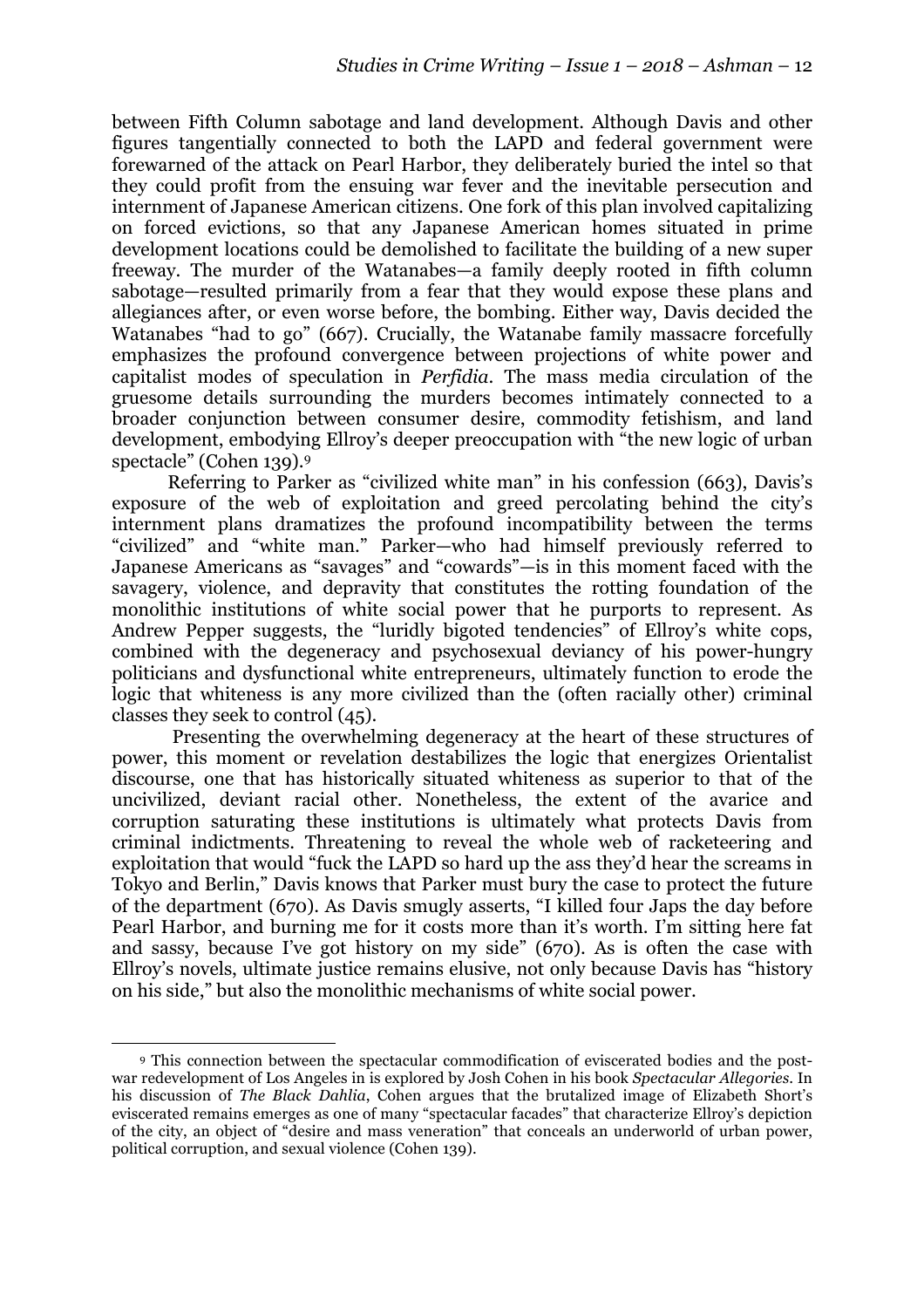Like Ellroy's previous novels, *Perfidia* offers a bleak and violent vision of American history, one not only driven by ruthless corporate interest and corrupt systems of governance, but one that is also codified as both rigidly white and rigidly masculine. As Tim Ryan puts it in his reading of *American Tabloid*, Ellroy "graphically displays the lengths to which white men are prepared to go to maintain power, and he pulls no punches in depicting their dismissive and exploitative attitudes towards people of color and women" (278). *Perfidia* certainly does not deviate for this pattern, and is equally unapologetic in its representation of an era fraught with racial discrimination and prejudices. Although at times *Perfidia* can make uncomfortable reading, Ellroy nonetheless works hard to offer a more complex and nuanced representation of race than might first appear. Kay Lake's rumination over "the lie that race defines human beings" certainly seems to reverberate throughout the text, as Ellroy can, to a certain extent, be seen to enforce the notion that "there is no internal truth to race" (Ehlers 6). This is most aptly embodied through the character of Hideo Ashida, whose racial passing dramatizes the constructed rather than biological parameters of racial identity. Yet more than this, *Perfidia* presents allegiances across racial boundaries unlike anything in Ellroy's novels before. Whether in the form of Dudley Smith's friendship with Chinese gang lord Ace Kwan, or Hideo Ashida's begrudging partnership with William Parker, Ellroy offers his most panoramic and inclusive depiction of racial identity and racial politics to date.

Yet, overall it is still difficult to suggest that Ellroy goes all the way towards subverting or decentering the dominance and power of racial hierarchies in *Perfidia*. The bleakness that characterizes the finale of the novel, whereby corruption and murder go unpunished, does little to suggest that there will be any possibility of resistance against these overwhelming mechanisms and discourses of white power in his future novels. Thus whilst Ellroy certainly destabilizes white power through his vivid depiction of exploitation and violence, at the same time his emphasis on "bad white men may actually risk further cementing this power rather than deconstructing it" (Ryan 279). Additionally, Ellroy's unyielding focus on white power often comes at the cost of pushing minority groups or people of color to the margins of the narrative, leaving those most forcefully affected by processes such as internment and racial prejudice largely voiceless in his history of Los Angeles. Such debates over Ellroy's representation of race will continue to rage, and whilst *Perfidia* is arguably Ellroy's most complex engagement with these issues to date, overall it does little to reconcile the contradictions and paradoxes that seem to characterize his engagement with racial politics inside, and outside, of his fiction.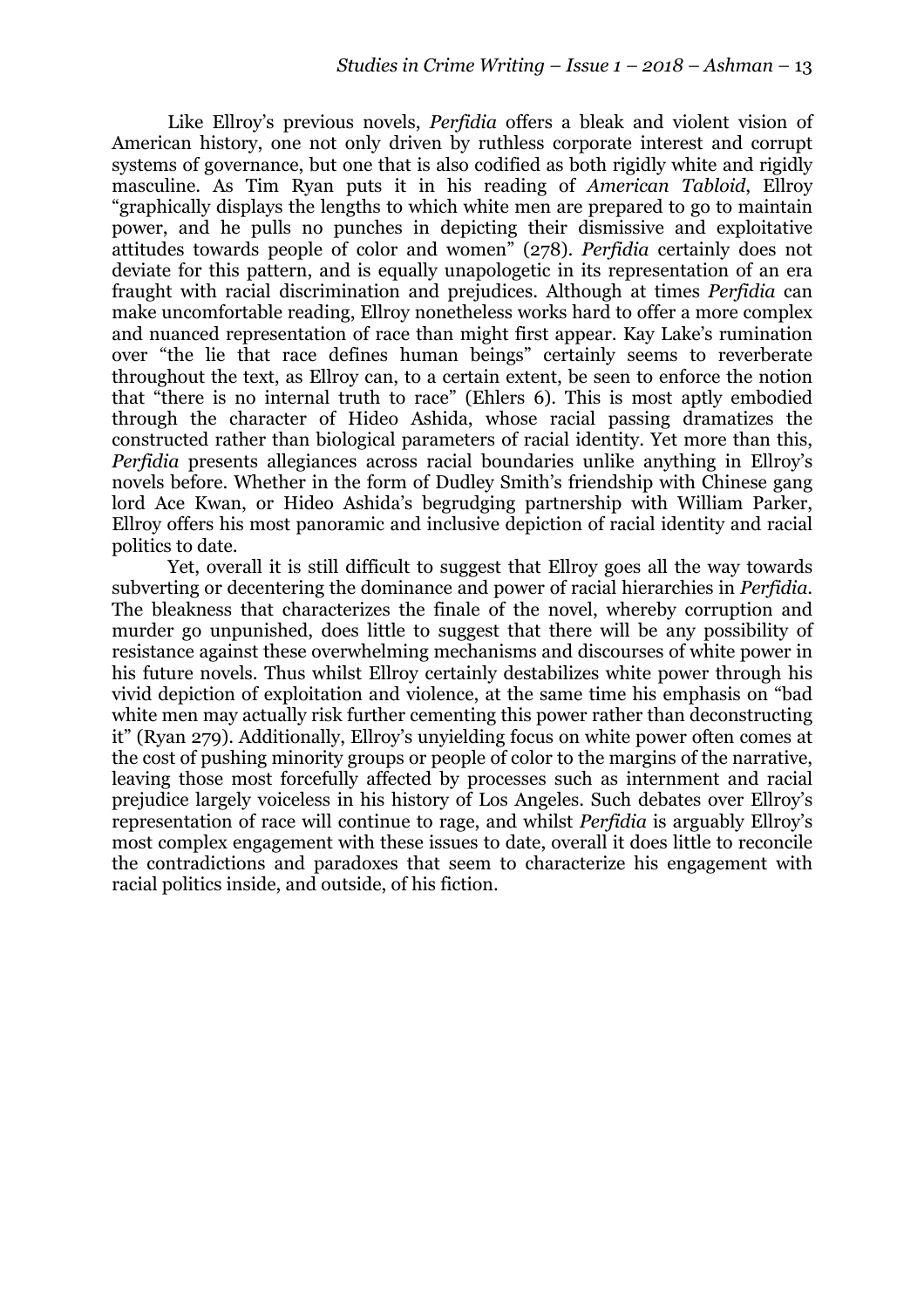## **Works Cited**

- Abbott, Megan. *The Street Was Mine: White Masculinity in Hardboiled Fiction and Film Noir*. New York: Palgrave Macmillan, 2002. Print.
- Bollobás, Enikő. *They Aren't, Until I Call Them: Performing the Subject in American Literature.* Berlin: Peter Lang, 2010. Print.
- Brubaker, Rogers. *Trans: Gender and Race in an Age of Unsettled Identities*. Princeton: Princeton UP, 2016. Print.
- Butler, Judith. "Performative Acts and Gender Constitution: An Essay in Phenomenology and Feminist Theory." *Theatre Journal* 40.4 (1988): 519-31. Print.
- Coates, Ta-Nehisi. *Between the World and Me*. New York: Random House, 2015. Print.
- Cohen, Josh. *Spectacular Allegories: Postmodern Writing and the Politics of Seeing*. London: Pluto Press, 1998. Print.
- Davis, James C. *Commerce in Color: Race, Consumer Culture, and American Literature, 1893-1933*. Ann Arbor: U of Michigan P, 2007. Print.
- Davis, Mike. *City of Quartz: Excavating the Future in Los Angeles*. London: Verso, 2006.
- Ehlers, Nadine. *Racial Imperatives: Discipline, Performativity, and Struggles against Subjection*. Bloomington: Indiana UP, 2012. Print.
- Ellroy, James. *The Black Dahlia*. 1987. London: Windmill, 2011. Print.
- ---. *Perfidia*. London: Random House, 2014. Print.
- ---. "Real L.A. Sleaze and Legend with James Ellroy." Interview by Walter Kirn. *TheLipTV*, 9 Jan. 2013. Web.
- Foster, Gwendolyn Audrey. *Performing Whiteness: Postmodern Re/Constructions in the Cinema*. Albany: SUNY P, 2003. Print.
- Frommer, Marcos. "An Interview with Mike Davis." *Chicago Review* 38.4 (1993): 21- 43. Print.
- Glaser, Jennifer. *Borrowed Voices: Writing and Racial Ventriloquism in the Jewish American Imagination*. New Brunswick: Rutgers UP, 2016. Print.
- Hamscha, Susanne. *The Fiction of America: Performance and the Cultural Imaginary in Literature and Film*. Frankfurt: Campus Verlag, 2013. Print.
- Lehane, Dennis. "The Big Sweep: James Ellroy's 'Perfidia.'" *New York Times* 4 Sept. 2014. <http://www.nytimes.com/2014/09/07/books/review/james-ellroysperfidia.html>. Web. 8 July 2016.
- Mancall, James. *James Ellroy: A Companion to the Mystery Fiction*. Jefferson, NC: McFarland, 2014. Print.
- Ng, Wendy. *Japanese American Internment During World War II: A History and Reference Guide*. London: Greenwood Press, 2002. Print.
- Osucha, Eden. "Passing in Blackface: The Intimate Drama of Post-Racialism on Black. White." *Passing Interest: Racial Passing in US Novels, Memoirs, Television, and Film, 1990-2010*. Ed. Julie Cary Nerad. Albany: SUNY P, 2014. 123-48. Print.
- Pepper, Andrew. *The Contemporary American Crime Novel: Race, Ethnicity, Gender, Class.* London: Fitzroy Dearborn, 2000. Print.
- Pitcher, Ben. *Consuming Race*. London: Routledge, 2014. Print.
- Powell, Steven. *James Ellroy: Demon Dog of Crime Fiction*. Basingstoke: Palgrave, 2016. Print.